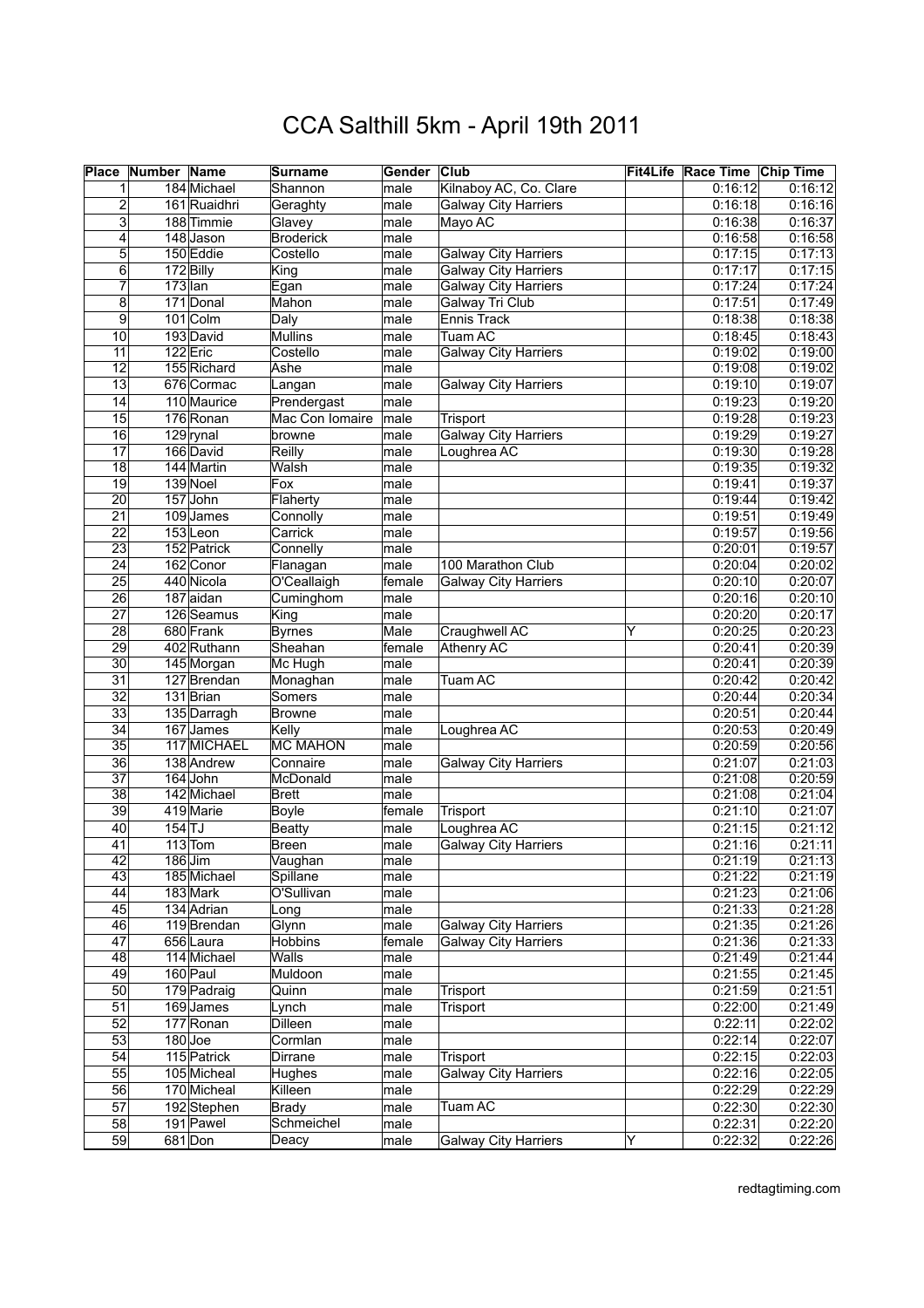|                 | 682Joe               |                   |        |                                   | Y                       | 0:22:33 |         |
|-----------------|----------------------|-------------------|--------|-----------------------------------|-------------------------|---------|---------|
| 60              |                      | O Neill           | male   | <b>Galway City Harriers</b>       |                         |         | 0:22:27 |
| 61              | 411 Nuala            | Moore             | female |                                   |                         | 0:22:47 | 0:22:42 |
| 62              | $159$ <sub>Ken</sub> | Mangan            | male   |                                   |                         | 0:22:57 | 0:22:47 |
| 63              | 654 Jane             | Walsh             | female | Galway City Harriers - Fit4Life Y |                         | 0:23:00 | 0:22:54 |
| 64              | 151 Kenneth          | <b>Kitterick</b>  | male   |                                   |                         | 0:23:05 | 0:22:59 |
| 65              | 125 Dave             | O'Reilly          | male   |                                   |                         | 0:23:06 | 0:23:03 |
| 66              | 147 Diarmuid         | Clancy            | male   |                                   |                         | 0:23:10 | 0:23:00 |
|                 |                      |                   |        |                                   |                         |         |         |
| $\overline{67}$ | $104$ Joe            | Leonard           | male   |                                   |                         | 0:23:16 | 0:23:12 |
| 68              | 435 siobhan          | ryan              | female | Tuam AC                           |                         | 0:23:18 | 0:23:15 |
| 69              | 168 Padraig          | McHugh            | male   | Trisport                          |                         | 0:23:19 | 0:23:19 |
| $\overline{70}$ | 426 therese          | murray            | female |                                   |                         | 0:23:26 | 0:23:22 |
| $\overline{71}$ | 130 Bryan            | Cahill            | male   |                                   |                         | 0:23:35 | 0:23:27 |
| $\overline{72}$ | 174 Oisin            | Moran             | male   |                                   |                         | 0:23:39 | 0:23:39 |
| $\overline{73}$ | 195 Breandan         | O'leaghra         | male   | <b>Trisport</b>                   |                         | 0:23:41 | 0:23:30 |
|                 |                      |                   |        |                                   |                         |         |         |
| $\overline{74}$ | 451 Katie            | McFaul            | female | <b>Galway City Harriers</b>       |                         | 0:23:42 | 0:23:37 |
| $\overline{75}$ | 684 John             | Donnellan         | male   | Craughwell AC                     | ΙY                      | 0:23:44 | 0:23:41 |
| 76              | 146 Arthur           | Mc Guire          | male   |                                   |                         | 0:23:48 | 0:23:36 |
| $\overline{77}$ | 457 Jacinta          | Fahy              | female |                                   |                         | 0:23:51 | 0:23:47 |
| 78              | 120 conleth          | <b>BELL</b>       | male   | <b>Galway City Harriers</b>       |                         | 0:23:54 | 0:23:49 |
| $\overline{79}$ | 107 David            | <b>McGuinness</b> | male   |                                   |                         | 0:23:57 | 0:23:40 |
| 80              | 114 Michael          | Walls             | male   |                                   |                         | 0:24:00 | 0:23:58 |
|                 |                      |                   |        |                                   |                         |         |         |
| 81              | 452 Sinead           | Feeney            | female |                                   |                         | 0:24:02 | 0:23:57 |
| $\overline{82}$ | 108 Derek            | Keane             | male   |                                   |                         | 0:24:04 | 0:23:51 |
| $\overline{83}$ | 178 Michael          | Mullery           | male   |                                   |                         | 0:24:06 | 0:23:58 |
| 84              | 677 Donal            | Gill              | male   | <b>Galway City Harriers</b>       | Y                       | 0:24:07 | 0:23:53 |
| 85              | 112 Niall            | Guerin            | male   |                                   |                         | 0:24:18 | 0:24:01 |
| $\overline{86}$ | 128 Michael          | Monahan           | male   |                                   |                         | 0:24:36 | 0:24:22 |
| $\overline{87}$ | 181 Paul             | Keane             | male   | Athenry AC                        |                         | 0:24:45 | 0:24:28 |
|                 |                      |                   |        |                                   |                         |         |         |
| $\overline{88}$ | 441 Susan            | Connellan         | female |                                   |                         | 0:24:48 | 0:24:39 |
| 89              | 455 Fiona            | Lane              | female | Athenry AC                        |                         | 0:24:58 | 0:24:47 |
| $\overline{90}$ | 149John              | Keady             | male   |                                   |                         | 0:25:14 | 0:24:57 |
| 91              | 116 ciaran           | forkan            | male   |                                   |                         | 0:25:30 | 0:25:13 |
| $\overline{92}$ | 448 Majella          | Ni Chriochain     | female | Trisport                          |                         | 0:25:32 | 0:25:20 |
| 93              | 454 Maria            | Murphy            | female | <b>Galway City Harriers</b>       |                         | 0:25:41 | 0:25:35 |
| 94              | 666 Deborah          | McNamara          | female | <b>Galway City Harriers</b>       | Y                       | 0:25:47 | 0:25:33 |
| $\overline{95}$ |                      |                   |        |                                   |                         |         |         |
|                 | 447 Yvonne           | Smyth             | female |                                   |                         | 0:25:49 | 0:25:39 |
| 96              | 424 aoife            | sharkey           | female |                                   |                         | 0:25:53 | 0:25:50 |
| $\overline{97}$ | 163 Enda             | Nolan             | male   |                                   |                         | 0:26:01 | 0:26:01 |
| 98              | 102 Chris            | O'Connor          | male   |                                   |                         | 0:26:01 | 0:25:48 |
| 99              | 132 Enda             | O'Flaherty        | male   |                                   |                         | 0:26:04 | 0:25:55 |
| 100             | 111 Gerard           | Murray            | male   |                                   |                         | 0:26:04 | 0:25:49 |
| 101             | 175John              | Purcell           | male   |                                   |                         | 0:26:07 | 0:25:56 |
| 102             | 103 Ronan            | O'Halloran        | male   |                                   |                         | 0:26:13 | 0:26:01 |
|                 |                      |                   |        |                                   |                         |         |         |
| 103             | 189 Brian            | Garvey            | male   | Athlone IT AC                     |                         | 0:26:40 | 0:26:21 |
| 104             | 194 Justin           | Fahy              | male   |                                   |                         | 0:26:58 | 0:26:54 |
| 105             | 673 Teresa           | Lyons             | female | Athenry AC                        | Y                       | 0:27:02 | 0:26:57 |
| 106             | 693 michael          | Collins           | male   | galway fit for life               | Υ                       | 0:27:07 | 0:27:02 |
| 107             | 662 Roisin           | <b>McSorley</b>   | female | <b>Galway City Harriers</b>       | $\overline{\mathsf{Y}}$ | 0:27:09 | 0:26:58 |
| 108             | 661 labhaoise        | cassidy           | female |                                   | Y                       | 0:27:17 | 0:27:10 |
| 109             | 403 Sinead           | <b>Higgins</b>    | female |                                   |                         | 0:27:19 | 0:27:04 |
| 110             | 672Gerardine         | Deacy             | female | Fit fir Life                      | Y                       | 0:27:24 | 0:27:14 |
|                 |                      |                   |        |                                   |                         |         |         |
| 111             | 412 martina          | mcintyre          | female |                                   |                         | 0:27:29 | 0:27:22 |
| 112             | 689 Rachel           | Conway            | female | <b>Galway City Harriers</b>       | Y                       | 0:27:30 | 0:27:18 |
| 113             | 446 Karen            | Hession           | female |                                   |                         | 0:27:35 | 0:27:31 |
| 114             | 683Jude              | Donnellan         | female | Craughwell AC                     | Y                       | 0:27:35 | 0:27:31 |
| 115             | 136 gerard           | hall              | male   |                                   |                         | 0:27:38 | 0:27:30 |
| 116             | 133 David            | McCorry           | male   |                                   |                         | 0:27:41 | 0:27:24 |
| 117             | 651 Caroline         | Moore             | female |                                   | Y                       | 0:27:45 | 0:27:40 |
|                 |                      |                   |        |                                   | Y                       |         |         |
| 118             | 679 Mairtin          | O Machain         | male   | <b>Galway City Harriers</b>       |                         | 0:27:54 | 0:27:38 |
| 119             | 156 David            | Mc Grory          | male   |                                   |                         | 0:27:56 | 0:27:56 |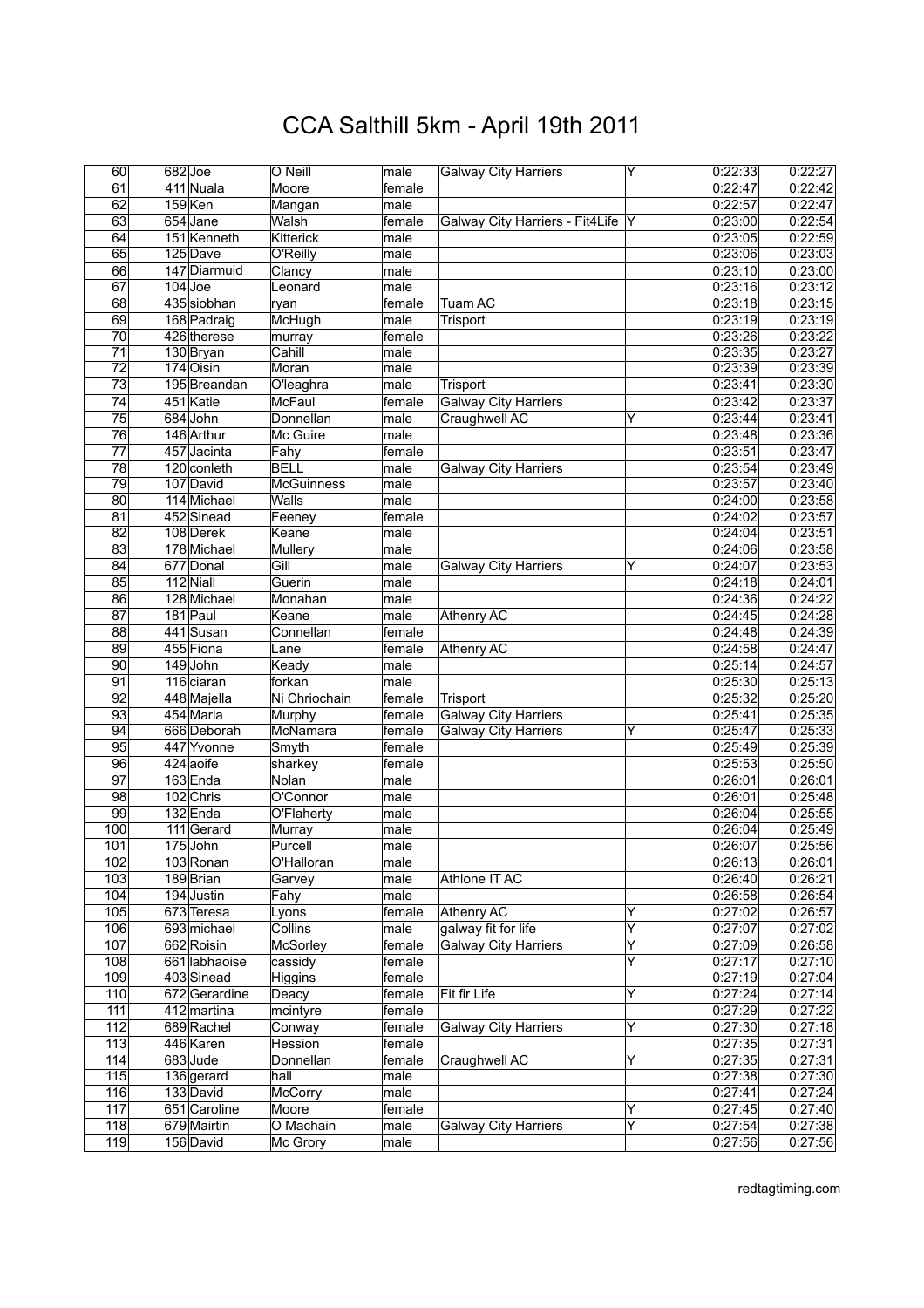| 120              | 453 orla        | Hughes           | female |                             |                         | 0:27:57 | 0:27:39 |
|------------------|-----------------|------------------|--------|-----------------------------|-------------------------|---------|---------|
| 121              | 433 Brid        | Galvin           | female |                             |                         | 0:27:59 | 0:27:54 |
| 122              | 670 thelma      | payne            | female | Galway City Harriers        | ΙY                      | 0:28:02 | 0:27:51 |
| 123              | 190 Sean        | Connell          | male   | <b>AIT AC</b>               |                         | 0:28:32 | 0:28:13 |
| 124              | 418 Marina      | OMalley          | female |                             |                         | 0:28:45 | 0:28:32 |
| 125              | 443 Irene       | Spellman         | female |                             |                         | 0:29:13 | 0:29:07 |
| 126              | 674 SHARON      | <b>PAYNE</b>     | female | <b>Galway City Harriers</b> | Y                       | 0:29:14 | 0:29:03 |
|                  |                 |                  |        |                             |                         |         |         |
| 127              | 678 michael     | glynn            | male   | athenryacfit4life           |                         | 0:29:14 | 0:29:10 |
| 128              | $425$ maureen   | kilmartin        | female |                             |                         | 0:29:17 | 0:29:00 |
| 129              | 449 Ann-Marie   | Crowe            | female | Roscommon AC                |                         | 0:29:18 | 0:29:13 |
| 130              | 685 No No       | Mc Hugh          | female | <b>Galway City Harriers</b> | Y                       | 0:29:24 | 0:29:14 |
| $\overline{131}$ | 653Brid         | <b>Mullins</b>   | female | Galway City Harriers        | Y                       | 0:29:30 | 0:29:19 |
| 132              | 118 Oliver      | Sheridan         | male   |                             |                         | 0:29:34 | 0:29:24 |
| 133              | 675 Eileen      | Callanan         | female | <b>Galway City Harriers</b> | Y                       | 0:29:36 | 0:29:29 |
| 134              | 665 Pamela      | Devaney          | female | Galway City Harriers        | $\overline{\mathsf{Y}}$ | 0:29:37 | 0:29:29 |
| 135              | 437 sacha       | tiernan          | female |                             |                         | 0:29:38 | 0:29:35 |
| 136              | $442$ Lou       | Collins          | female |                             |                         | 0:29:44 | 0:29:35 |
| 137              | 658 Mary Esther | Monahan          | female | <b>Galway City Harriers</b> | Y                       | 0:29:48 | 0:29:33 |
|                  |                 |                  | female |                             |                         |         |         |
| 138              | 401 Paula       | Duffy            |        |                             |                         | 0:29:51 | 0:29:34 |
| 139              | 423 Jennifer    | McCauley         | female |                             |                         | 0:29:53 | 0:29:38 |
| 140              | 434 loretta     | gallagher        | female |                             |                         | 0:29:53 | 0:29:38 |
| 141              | 429 caoimhe     | wallace          | female |                             |                         | 0:29:58 | 0:29:45 |
| 142              | 406 Ailbhe      | Garrett          | female | <b>Galway City Harriers</b> |                         | 0:29:59 | 0:29:45 |
| $\overline{143}$ | 405 Jenny       | Whelan           | female | Galway City Harriers        |                         | 0:30:01 | 0:29:48 |
| 144              | $431$ kim       | scott            | female | carron                      |                         | 0:30:25 | 0:30:08 |
| 145              | 427 Fiona       | Donelon          | female |                             |                         | 0:30:33 | 0:30:29 |
| 146              | 143 Padraig     | Healy            | male   |                             |                         | 0:30:34 | 0:30:26 |
| $\overline{147}$ | $137$ aidan     | o brien          | male   |                             |                         | 0:30:35 | 0:30:27 |
|                  |                 |                  |        |                             |                         |         |         |
| 148              | 420 fiona       | forkan           | female |                             |                         | 0:30:36 | 0:30:19 |
| 149              | 182 Andy        | Taylor           | male   |                             |                         | 0:30:45 | 0:30:30 |
| 150              | 428 Deirdre     | Dilleen          | female |                             |                         | 0:30:54 | 0:30:44 |
| 151              | 439 Claire      | <b>Tuttlebee</b> | female |                             |                         | 0:31:07 | 0:30:52 |
| 152              | 691 Helen       | lawin            | female | <b>Galway City Harriers</b> | Y                       | 0:31:12 | 0:30:56 |
| 153              | 692 Ann Marie   | Hickey           | female | <b>Galway City Harriers</b> | Υ                       | 0:31:12 | 0:30:56 |
| 154              | 456 Lisa        | Mc Hugh          | female |                             |                         | 0:31:12 | 0:30:59 |
| 155              | 690 Marian      | Quigney          | female | Fit for life                | Y                       | 0:31:13 | 0:31:00 |
| 156              | 409 Irene       | Lynskey          | female |                             |                         | 0:31:14 | 0:30:56 |
| 157              | 671SANDRA       | GALLAGHER        | female | <b>Galway City Harriers</b> | Y                       | 0:31:14 | 0:31:02 |
| 158              | 664 Dora        | Mulvihill        | female | Fit for life galway         | Y                       | 0:31:29 | 0:31:15 |
|                  |                 |                  |        |                             |                         |         |         |
| 159              | 663 Triona      | Donegan          | female | Fit for life galway         | Y                       | 0:31:30 | 0:31:15 |
| 160              | 667 Sharon      | O Donnell        | female | Galway City Harriers        | $\overline{\mathsf{Y}}$ | 0:31:33 | 0:31:22 |
| 161              | 668 Triona      | Cavanagh         | female | Galway City Harriers        | $\overline{\mathsf{Y}}$ | 0:31:34 | 0:31:22 |
| 162              | 432 Linda       | Todd             | female |                             |                         | 0:31:34 | 0:31:25 |
| 163              | 413 siobhan     | mcdonagh         | female |                             |                         | 0:31:34 | 0:31:21 |
| 164              | 438 Cathy       | Mulligan         | male   |                             |                         | 0:31:42 | 0:31:28 |
| 165              | 407 Gemma       | Hughes           | female | <b>Galway City Harriers</b> |                         | 0:32:01 | 0:31:49 |
| 166              | 686 Tina        | Linnane          | female | Galway-Westside             | Y                       | 0:32:01 | 0:31:48 |
| 167              | 688 Orla        | M'Grath          | female | <b>Galway City Harriers</b> | Y                       | 0:32:01 | 0:31:48 |
| 168              | 687 Grainne     | Cassery          | female | <b>Galway City Harriers</b> | $\overline{\mathsf{Y}}$ | 0:32:01 | 0:31:48 |
| 169              | 121 Paul        | Connor           | male   |                             |                         | 0:32:24 | 0:32:07 |
| 170              | $158$ Ted       |                  | male   |                             |                         | 0:32:31 | 0:32:15 |
|                  |                 | Dever            |        |                             |                         |         |         |
| 171              | 422 Avicen      | Fahey            | female |                             |                         | 0:32:33 | 0:32:23 |
| 172              | 165 John        | Finneran         | male   |                             |                         | 0:32:39 | 0:32:21 |
| 173              | 408 Ruth        | O Brien          | female | Athenry AC                  |                         | 0:32:45 | 0:32:33 |
| 174              | 669 Ann Marie   | Flanagan         | female | <b>Galway City Harriers</b> | Y                       | 0:32:50 | 0:32:37 |
| 175              | 421 leona       | byrne            | female |                             |                         | 0:33:38 | 0:33:28 |
| 176              | 417 Maura       | O Flynn          | female |                             |                         | 0:34:16 | 0:34:04 |
| 177              | 660 Olwyn       | Cassidy          | female | <b>Galway City Harriers</b> | Y                       | 0:34:18 | 0:34:10 |
| 178              | 450 Sharon      | Gurry            | female |                             |                         | 0:36:29 | 0:36:19 |
| 179              | 659 caroline    | pryce            | female | Galway City Harriers        | $\overline{\mathsf{Y}}$ | 0:38:31 | 0:38:11 |
|                  |                 |                  |        |                             |                         |         |         |